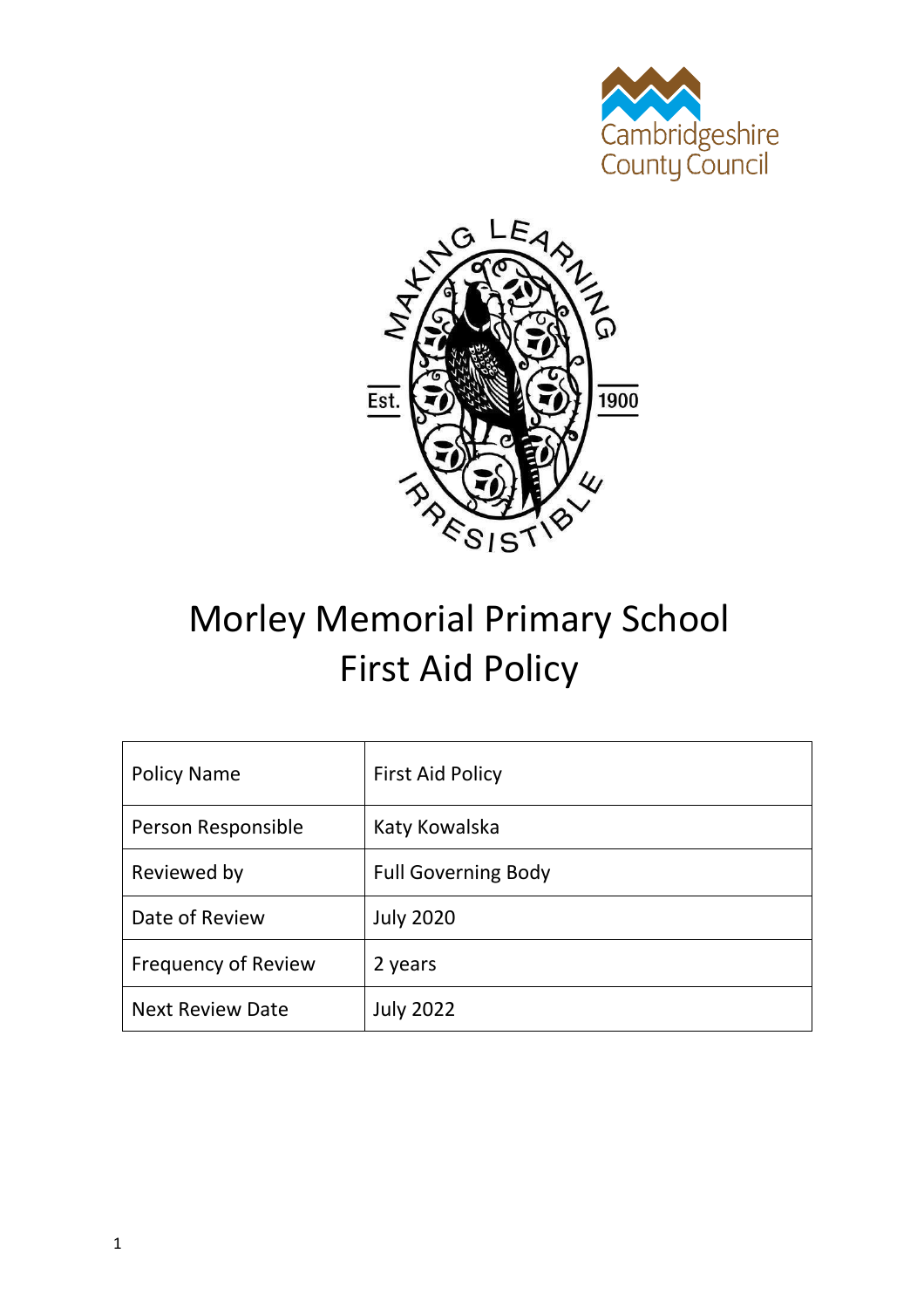This policy is written as an extension of the School's Health and Safety Policy, endorsed by its Governors.

## **Policy Statement**

Morley Memorial Primary School will undertake to ensure compliance with the relevant legislation with regard to provision of first aid to all children and members of staff and to ensure best practice by extending the arrangements as far as is reasonably practicable to others who may also be affected by our activities or injured on School premises.

## **1. Aims/Objectives**

The aims and objectives of this policy will be achieved by:

- o Ensuring there are a sufficient number of trained First Aiders on duty and available for the numbers and risks on the premises as identified in individual risk assessments.
- o Ensuring there are suitable and sufficient facilities and equipment available to administer first aid at all times, and in all relevant locations, and that an accident book of legally required design is available in which to record first aid administered.
- $\circ$  Ensuring the above provisions are transparent and clear to all who may require them.

#### **Page 5**

**See Annex A for additional procedures in the event of a child or adult displaying symptoms associated with Covid-19** 

#### **Page 8**

**See ANNEX B Amended Guidance for First Aid organisation and procedures from September 2020 (July 2020)**

#### **Page 9**

**Local Authority Draft Guidance: Update for Covid 19 (21.5.20) UK Resuscitation Council Guidance**

# **2. Responsibilities**

- o The Head Teacher will ensure that the First Aid Policy and Procedures are regularly reviewed.
- o The Head Teacher will ensure that suitable and sufficient assessments are carried out to ascertain first aid needs.
- $\circ$  A sufficient number of teaching and non-teaching staff will be offered First Aid training, including Midday Supervisors.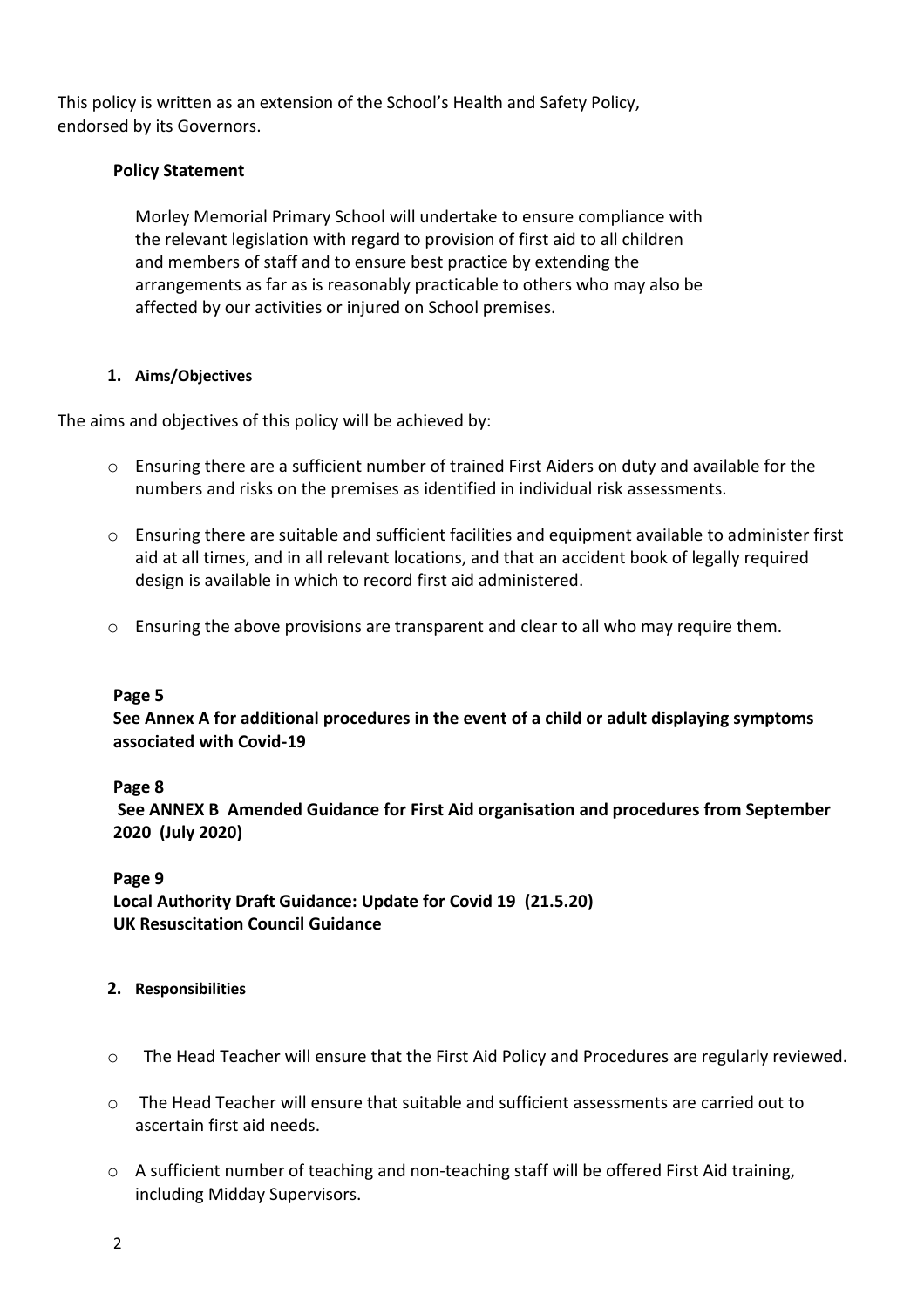- $\circ$  The Head Teacher will ensure that First Aiders are offered training to a competent standard, which includes refresher training.
- $\circ$  The school's Office Manager will, in conjunction with the Business and Community Development Manager and Resources Committee, ensure that arrangements are in place for a suitable budget for training and re-training of First Aiders.
- $\circ$  The school's office staff will ensure that suitable first aid equipment is provided.
- $\circ$  The school will ensure that a first aid notice is displayed in the school office which lists the names of First Aiders and their contact details.
- o First Aiders will ensure that all first aid treatments are recorded in the legally prescribed accident book.
- $\circ$  Confidential details of all pupils must be recorded and stored correctly as per data protection guidance.
- $\circ$  Teachers will ensure that the policy is followed and that first aid arrangements are catered for during activities such as project work in the school grounds, play times and field trips.
- o The Head teacher will notify the relevant organizations of any serious accident or injury to, or serious illness of, or the death of, any child whilst in the school's care and act upon any advice given.
- $\circ$  First aid boxes will be available at all times with the appropriate content to meet the needs of children.

#### **3. Arrangements/Procedures for administering first aid**

- o Records of the risk assessments will be held centrally.
- o First aid course booking forms will be processed by the school's Office Manager.
- $\circ$  Trained Teaching assistants are responsible for administering first aid to the pupils within the class in which they are working.
- o *During break times, the responsibility for administering first aid is the first aider on duty (teaching assistants or midday supervisors)*  **See ANNEX B Amended Guidance for First Aid organisation and procedures from September**

#### **4. Recording accidents and injuries**

- o All accidents and injuries will be recorded in a written form and such records will be kept for a minimum of three years.
- $\circ$  A written accident slip be provided to the parent when a child has received any first aid in school.

**2020**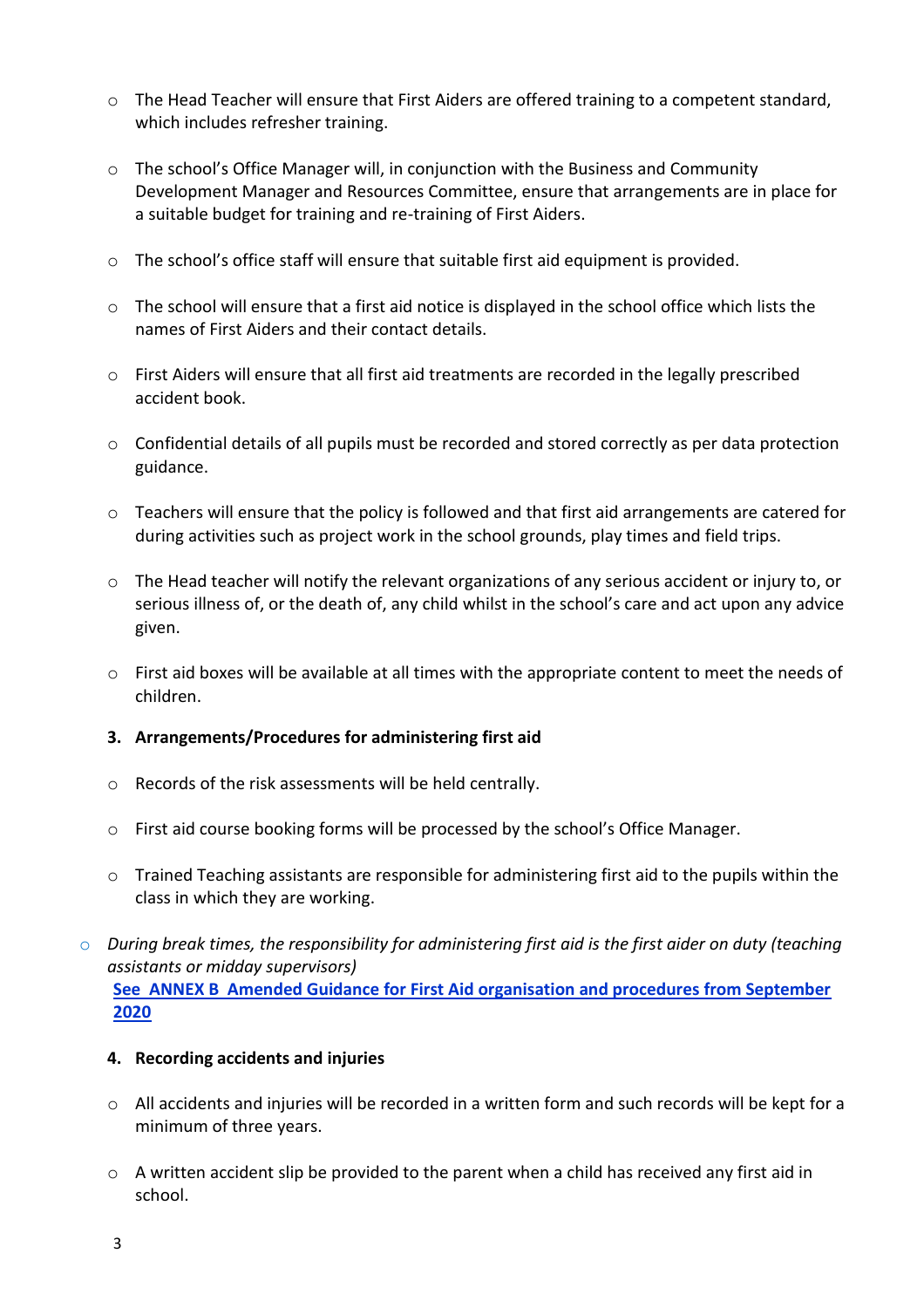- $\circ$  Serious or significant incidents will be reported to parents by direct contact with the parent or carer.
- o In case of head injuries, the parent or carer will be notified by phone as well as provided with a written record.
- o In the case of a head injury the child will be given a green wristband to act as a reminder of the injury to the collecting adult
- o In an emergency involving outside medical professionals or services the Head Teacher or the appointed person will follow the school's established procedures for contacting a parent or carer.

## **5. Hygiene and infection control**

**See also ANNEX B Amended Guidance for First Aid organisation and procedures from September 2020**

All staff will:

- o follow basic hygiene procedures;
- $\circ$  be made aware as to how to take precautions to avoid infections, e.g. Covid 19, HIV and AIDS.
- o All staff will have access to single use disposable gloves and hand washing facilities. Disposable gloves will be worn at all times when dealing with blood or other body fluids or when disposing of dressings or other potentially contaminated equipment.

# **6. Reporting accidents to the HSE**

- $\circ$  The following types of accidents will be reported to the HSE as required under the Reporting of Injuries, Diseases and Dangerous Occurrences Regulations 1995 (RIDDOR):
	- accidents resulting in death or major injury (including those that result from physical violence);
	- accidents that prevent the injured person from doing their normal work for more than seven days.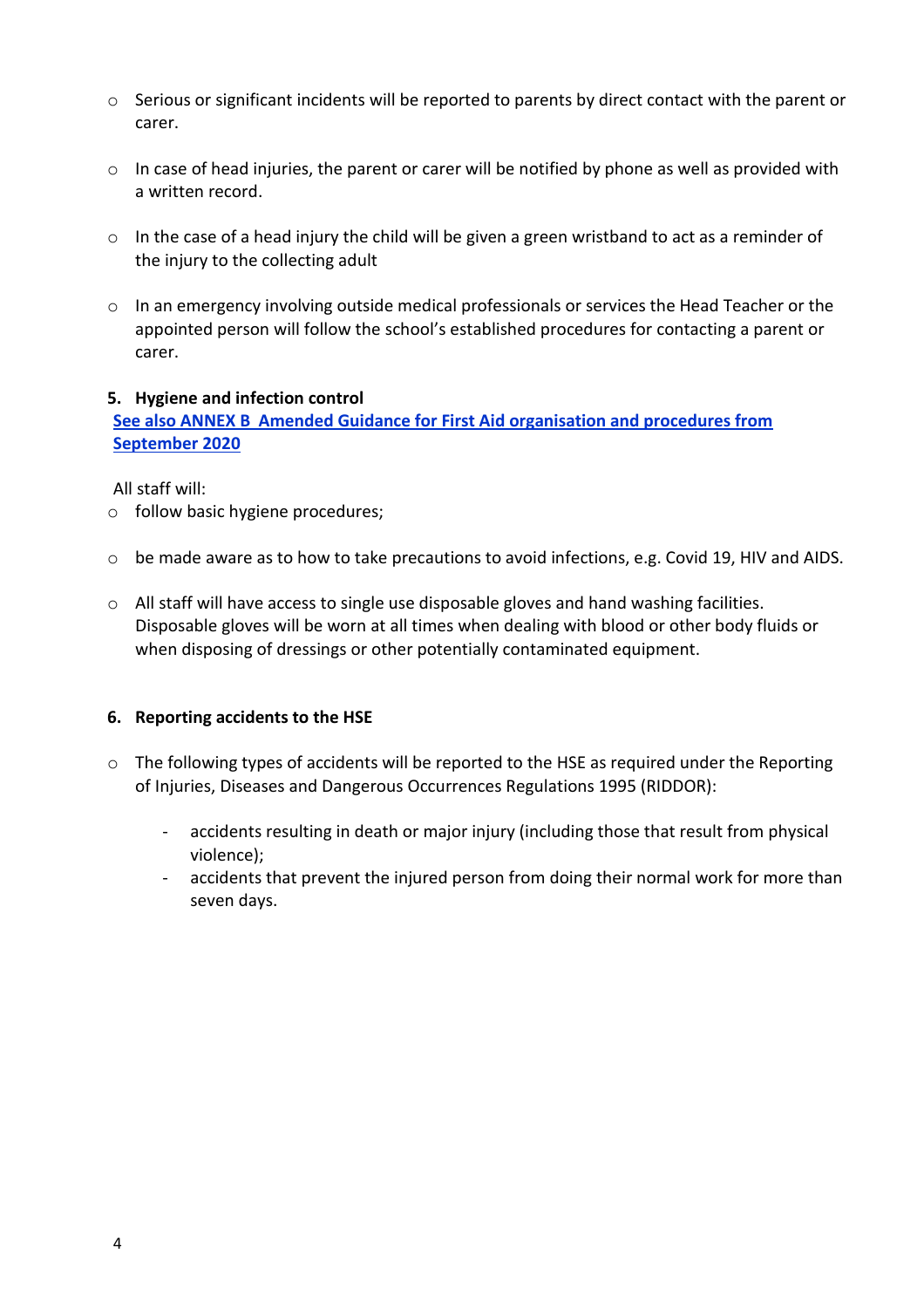# **Annex A ADDITIONAL GUIDANCE FOR COVID19 PROCEDURES (May 2020)**

All staff are required to follow the guidance for educational settings as outlined in the document:

**[Coronavirus \(Covid-19\): implementing protective measures in education and childcare](https://www.gov.uk/government/publications/coronavirus-covid-19-implementing-protective-measures-in-education-and-childcare-settings/coronavirus-covid-19-implementing-protective-measures-in-education-and-childcare-settings#personal-protective-equipment-ppe-including-face-coverings-and-face-masks)  [settings](https://www.gov.uk/government/publications/coronavirus-covid-19-implementing-protective-measures-in-education-and-childcare-settings/coronavirus-covid-19-implementing-protective-measures-in-education-and-childcare-settings#personal-protective-equipment-ppe-including-face-coverings-and-face-masks)**

This guidance sets out protective measures that should be taken to help prevent and minimise the risk of transmission of coronavirus. These include:

- "minimising contact with individuals who are unwell by ensuring that those who have coronavirus symptoms, or who have someone in their household who does, do not attend childcare settings, schools or colleges
- cleaning hands more often than usual wash hands thoroughly for 20 seconds with running water and soap and dry them thoroughly or use alcohol hand rub or sanitiser ensuring that all parts of the hands are covered
- ensuring good respiratory hygiene by promoting the 'catch it, bin it, kill it' approach
- cleaning frequently touched surfaces often using standard products, such as detergents and bleach
- minimising contact and mixing by altering, as much as possible, the environment (such as classroom layout) and timetables (such as staggered break times"

*Coronavirus (Covid-19): implementing protective measures in education and childcare settings DfE May 2020*

In addition, all staff are required to take the protective actions outlined in our school recovery plan and risk assessment.

# **If someone becomes unwell with possible symptoms of coronavirus in school**

- In the event of a child becoming unwell with possible symptoms associated with coronavirus we will follow the guidance as outline in the government guidance contained in ['Safe working in education, childcare and children's social care settings, including the](https://www.gov.uk/government/publications/safe-working-in-education-childcare-and-childrens-social-care/safe-working-in-education-childcare-and-childrens-social-care-settings-including-the-use-of-personal-protective-equipment-ppe)  [use of personal protective equipment'](https://www.gov.uk/government/publications/safe-working-in-education-childcare-and-childrens-social-care/safe-working-in-education-childcare-and-childrens-social-care-settings-including-the-use-of-personal-protective-equipment-ppe) 14 May 2020
- Symptoms may include a new, continuous cough or a high temperature, or a loss of, or change in, their normal sense of taste of smell.
- In the event of a child displaying such symptoms the child will be sent home. While awaiting collection the child will be removed to a separate room (the Pupil Support Room) where they can be kept isolated. A window will be opened for ventilation.
- In an emergency, the school will call 999 if the child is seriously ill or injured or their life is at risk.

At MMPS we will enact the following procedure:

● The supervising adult will alert the Office promptly so that parents and carers can be contacted promptly and advice will be sought from Public Health England.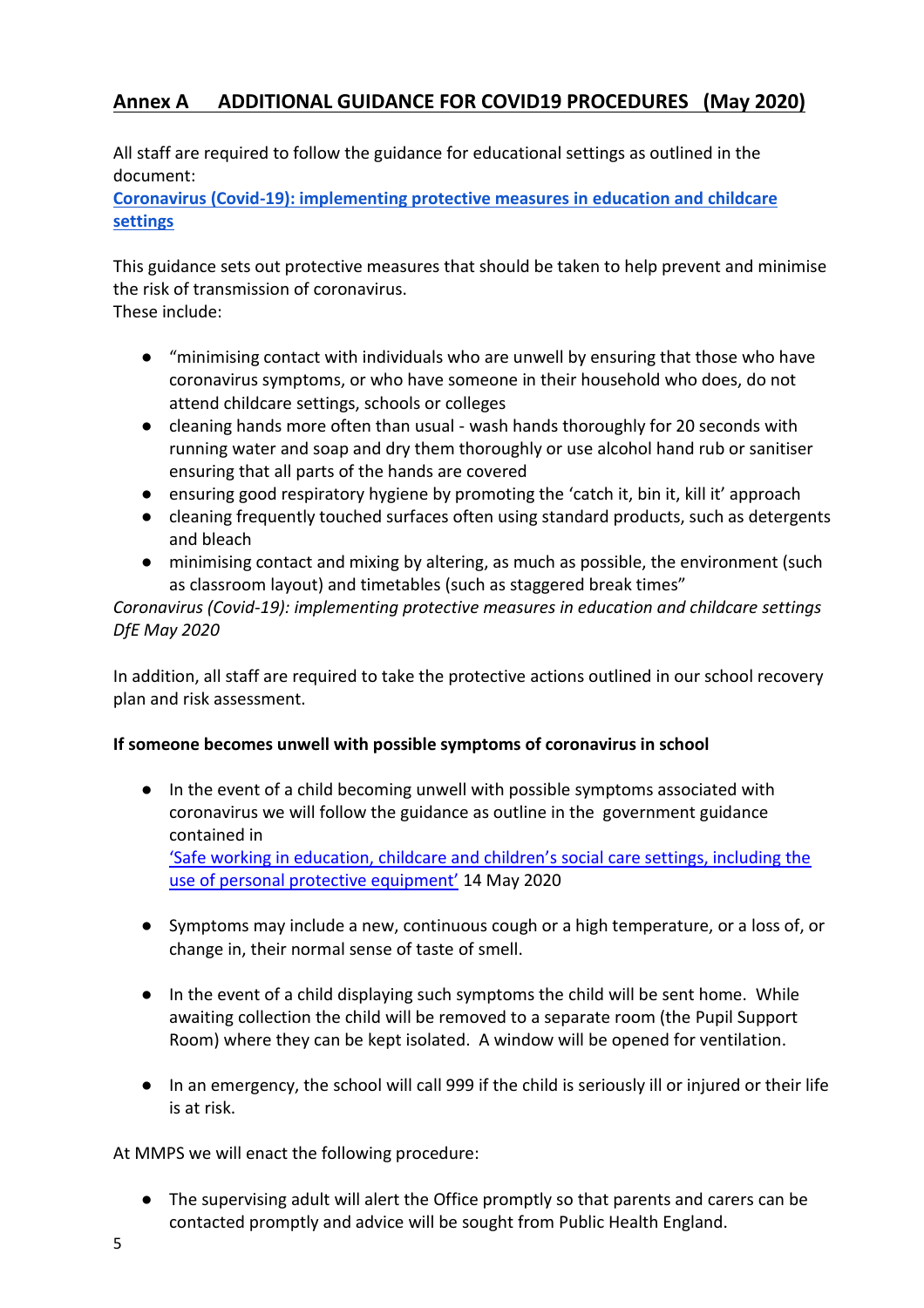- Staff and children in the affected bubble (class, year group or phase) are not to move from their designated bubble areas unnecessarily.
- The supervising adult (first aid trained) will escort the child to the one of the designated isolation spaces taking a route via an external door and re-entering the building via the entrance closest to the isolation room. The child will be asked to walk at an appropriate distance from the escorting adult.
- The child will be asked to enter the isolation room and take a seat on an un-upholstered chair, while the adult remains outside the door to don PPE in accordance with guidance.
- The member of staff caring for the child will wear PPE as provided by the Local Authority. All first aid trained staff must watch the **[video](https://www.youtube.com/watch?v=-GncQ_ed-9w)** and **[read the guide](https://assets.publishing.service.gov.uk/government/uploads/system/uploads/attachment_data/file/877658/Quick_guide_to_donning_doffing_standard_PPE_health_and_social_care_poster__.pdf)** to donning and doffing PPE in order that it is effective.
- Once protected the adult may enter the room and provide necessary care.
- The collecting parent/carer will be escorted to the KS2 main gate, or nearest external exit, to collect their child. Escorting staff will maintain 2m distancing.
- Once the child has left the member of staff caring for the child will remove their PPE in accordance with the guidance double bagging the discarded items for disposal.
- If the child needs to go to the bathroom while waiting to be collected, they should use a separate bathroom, which will be cleaned and disinfected using standard cleaning products before being used by anyone else. The child will be escorted by the supporting adult and other bubbles will be informed that the toilet cannot be used until it has been cleaned by the placing of a sign on the front of the door
- At MMPS the designated isolation spaced are:
	- 1a) Garden outside activity hall (weather dependent) Exit for parent/carer collection ASC door
	- 1b) Pupil support room Exit for parent/carer collection KS2 Main gate
	- 2) Music practice room Exit for parent/carer collection KS2 Main gate
	- 3) Meeting room Exit for parent/carer collection KS2 Main gate

The designated toilets are: ASC Activity Hall toilet Adult disabled toilet in the KS2 corridor, Larger of the two adult toilets at the Community Room entrance.

Staff are to escort the child to the toilet nearest to the isolation room being used.

● If a member of staff has helped someone with symptoms, current government guidance (May 2020) states they do not need to go home unless they develop symptoms themselves. They should wash their hands thoroughly for 20 seconds after any contact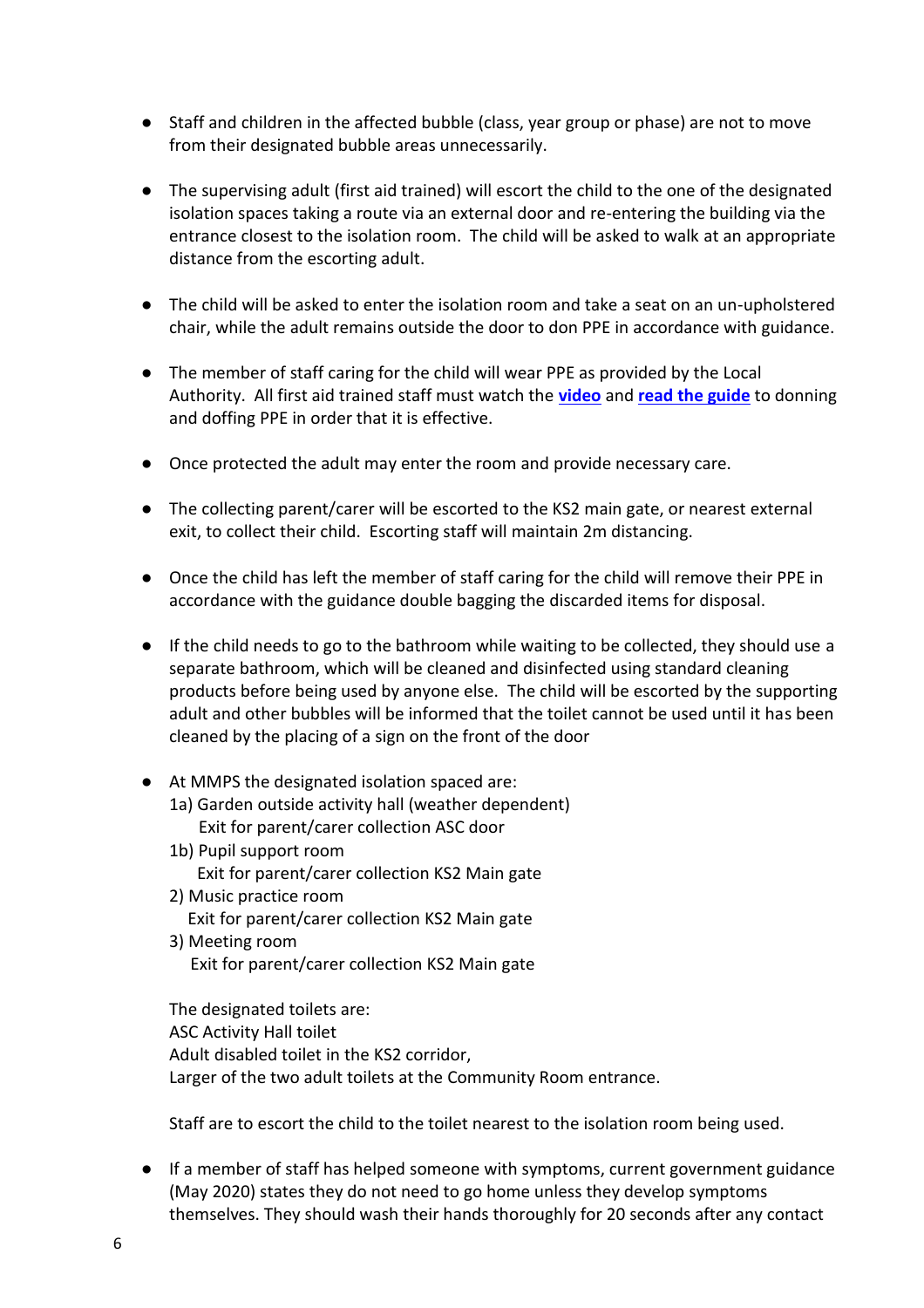with someone who is unwell.

- At MMPS staff have access to shower facilities onsite and staff are advised that they may wish to keep a spare set of clothing in school for use if necessary. Otherwise, subject to safe supervision levels being maintained, the supporting adult may go home for a shower and clothing change before returning to work.
- The areas affected will be cleaned with normal household disinfectant after the child with symptoms has left in order to reduce the risk of passing the infection on to other people.
- The school will then follow the guidance for **[cleaning non-healthcare settings.](https://www.gov.uk/government/publications/covid-19-decontamination-in-non-healthcare-settings)**

# **ANNEX B Amended Guidance for First Aid organisation and procedures from September 2020 (July 2020)**

Staff and children will be following guidance for minimal contact, and movement around the school will be restricted as far as is practical.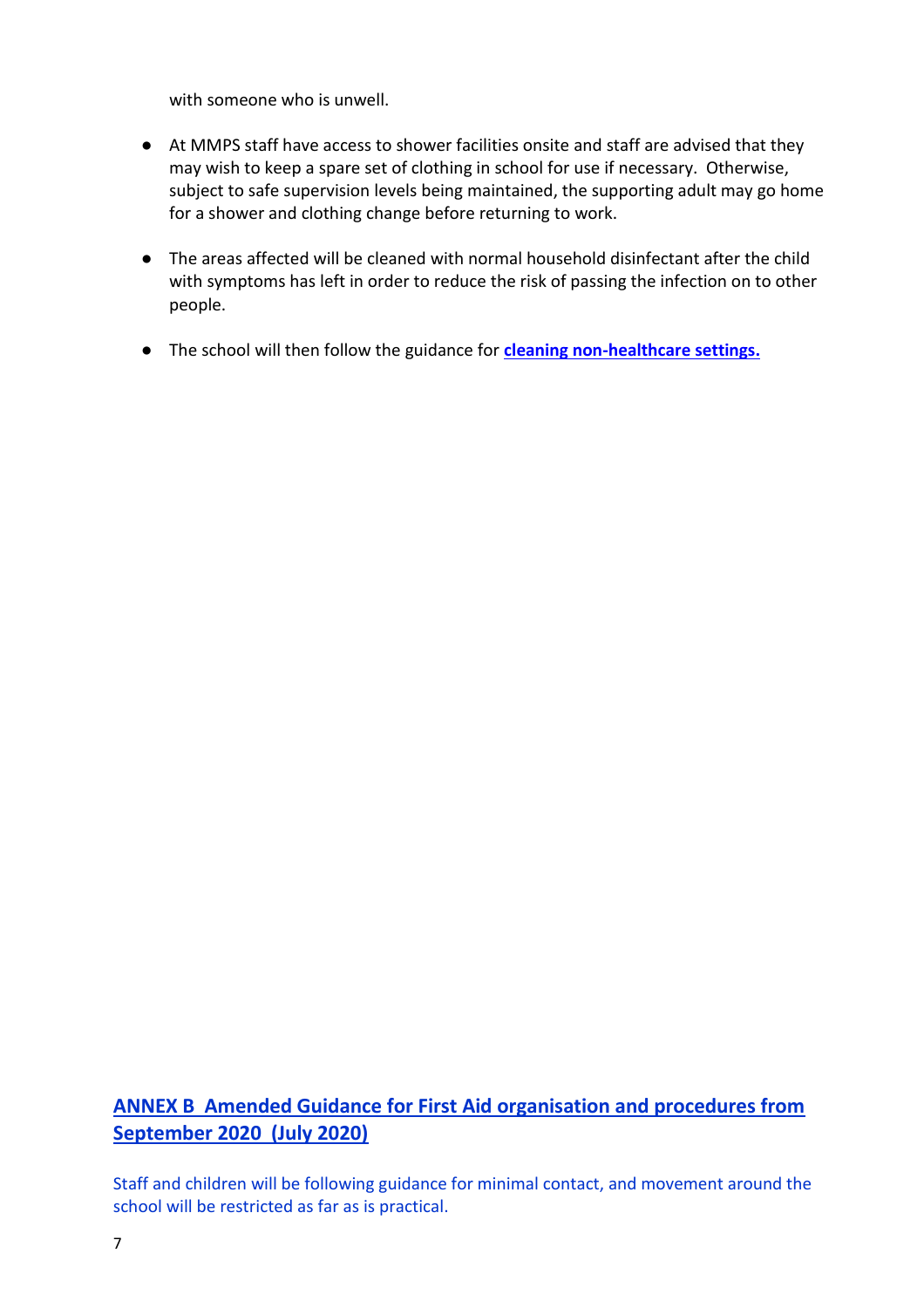In order to ensure that first aid can be administered swiftly in order to ensure the safety of children the following precautions have been put in place:

#### **Day to Day First Aid**

Inhalers for children in each are kept in a labelled drawer/box in that class, and the location of this will be clearly indicated.

Epi-pens continue to be stored in the main staff kitchen in clearly named containers.

All staff have current asthma and epi-pen training (Feb/March 2020).

All classrooms to have their own first aid kit and accident book.

Sufficient gloves will be provided and staff should wear them when administering first aid.

All staff have been reminded that any adult can administer minor first aid e.g. wiping a graze and applying a plaster.

Children should be encouraged to self-manage and administer minor First Aid where possible as appropriate to their age, i.e. wiping a cut and putting on a plaster themselves.

## **Break and Lunch times**

Minor injuries such as small cuts or grazes may be treated by any supervising bubble adult i.e wipe & plaster, but children should be encouraged to self-manage whenever possible.

More serious injuries should be treated by a trained First Aider from within the class bubble or the bubble year group where a class first aider is not available.

Where necessary a child may be removed to the main entrance lobby according to the professional judgment of the first aider and the nature of the incident.

At lunch time the Midday Supervisors may continue to support children across class and year group bubbles.

**The safety of the child is always the priority.**

# **Local Authority Draft Guidance: Update for Covid 19 (21.5.20)**

The Local Authority has recommended the following in their draft guidance for schools:

# **Day to Day First Aid Procedures**